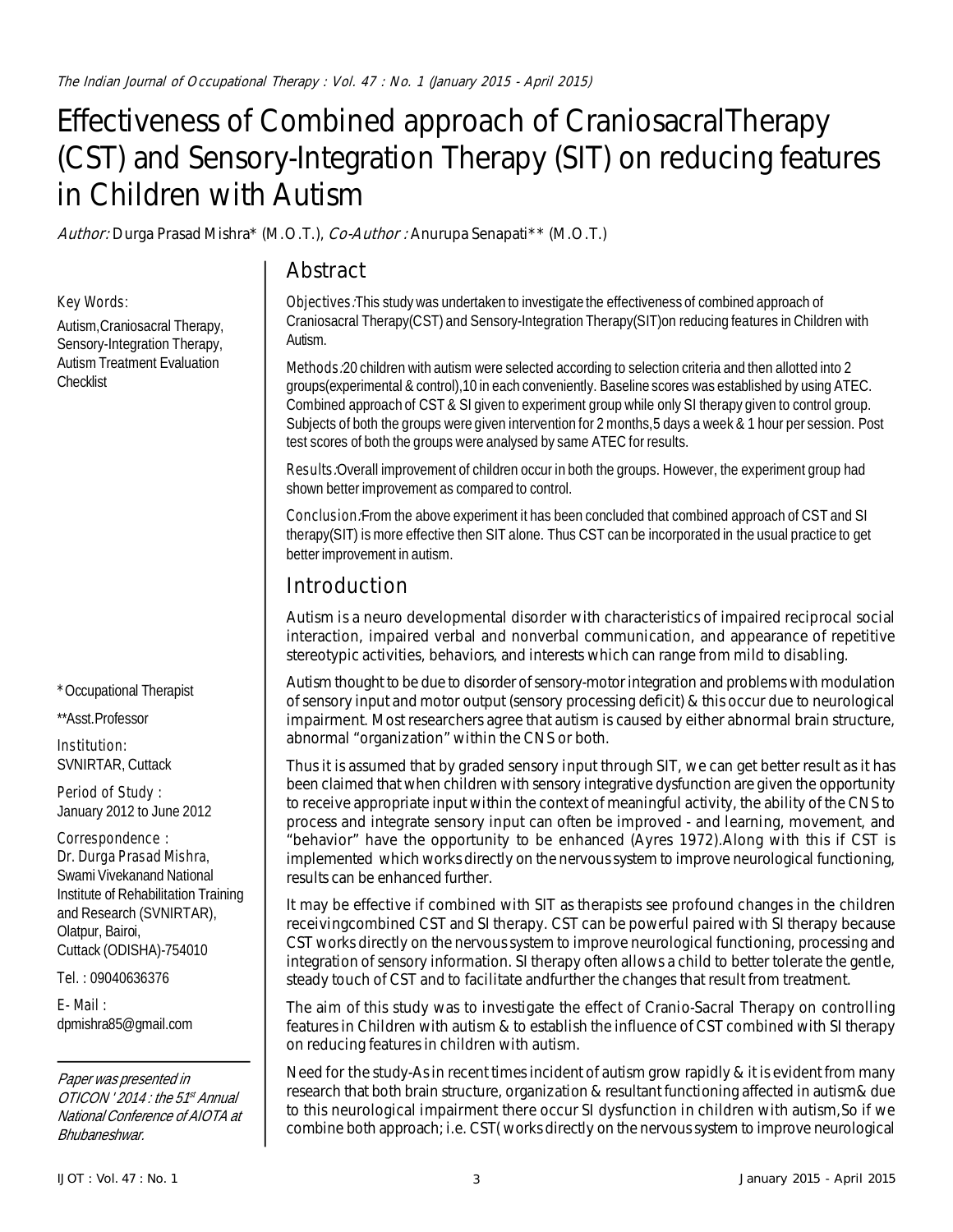functioning) & SIT( Helps in processing and integration of sensory information to evoke appropriate response & also allows a child to better tolerate the gentle, steady touch of CST and to facilitate and further the changes that result from treatment) ; we can get better result & in manyways prevent further neuroanatomical & physiological deterioration occurs in due course of developmental periods.

# **Methods**

### **Place of study:**

The study was conducted between January 2012 and June 2012 at S.V.N.I.R.T.A.R., Cuttack.

### **Sample Size & Sampling Methods:**

The sample taken for study consisted of 20 children with autism who are attending the department of occupational therapy in SVNIRTAR. Convenient sampling was used with assigning the child to alternate groups as they arrived for treatment at this setup.

We observed that **it is advisable to have more no of subjects for comparative study ie 30** But as study done for limited period of time and as per availability of subjects coming to department fulfilling eligibility criteria at that time, it is possible to take 20 subjects only.

### **Selection criteria**

### **Inclusion Criteria**

- Children with autism who were diagnosed using Childhood Autism Rating Scale
- Children with autism of both sexes
- Children with autism of age group between 3 to 10 year.

### **Exclusion Criteria**

- Children with autism with associated problems like severe or profound mental retardation, visual or hearing impairments, physical disabilities etc**.**
- **Recent brain hemorrhage, stroke, cerebral aneurism, or brain injury or tumor**
- Any surgical procedure for correction of deformity, soft tissue release etc.
- **Recent spinal tap.**
- **Arnold Chiari Malformation** incomplete foramen magnum.
- Downs Syndrome, Rheumatoid Arthritis (Any situation where ligaments and soft tissues are compromised should be treated with extreme care)

### **Materials Used**

- Childhood Rutism Rating Scale (CARS)
- Autism Treatment Evaluation Checklist(ATEC)

### **Procedures**

All the subjects were screened by using CARS. The subjects those fulfilling the inclusion criteria were selected for the study.

The parents of the selected children were explained about the study, about the benefits of implementing both Craniosacral therapy & sensory integration therapy and consent was taken from them to use the children in the study.Formal consent was taken from the parents of the children to start the study.

The selected children were allotted into two groups 10 in each group conveniently. All the children were assess by using ATEC to establish the baseline data as pre-score data.

Children in one group (experimental group) were given combined approach of Craniosacral therapy & sensory integration therapy and children in the other group(control group) were given only sensory integration therapy. The subject of both the group were given intervention for 2 month,5 days a week and 1 hour per session.

The subjects of Group I (experimental group) had undergone for 15 minute CST and 45 minute of SIT.The subjects of Group II(Control group) were given 1 hour of SI intervention.

At the end of 2 month, ATEC was administered again and postscore data were collected .Pre and post score of ATEC in all the subjects were taken for statistical analysis.

### **Protocol**

### **Canio-Sacral Therapy:**

Consists of slow, gentle manipulations of the bones of the cranium, spine and sacrum to release abnormal tensions in the cranial membranes, eliminate excessive compression between cranial bones and harmonize the cranial motion.

Recomended10 step protocol of CST has been used

### **Sensory Integration Therapy:**

Usual SI therapy strategies used.

### **Results**

The data wasanalysed using statistical package for social sciences( SPSS) version 21.0 and significant value was set at P < 0.05.Both descriptive methods and inferential methods are used. The mean of pre- and post-scores in experimental & control groups was calculated by using descriptive statistics. Comparison between the groups and within the groups was carried out by using inferential statistics.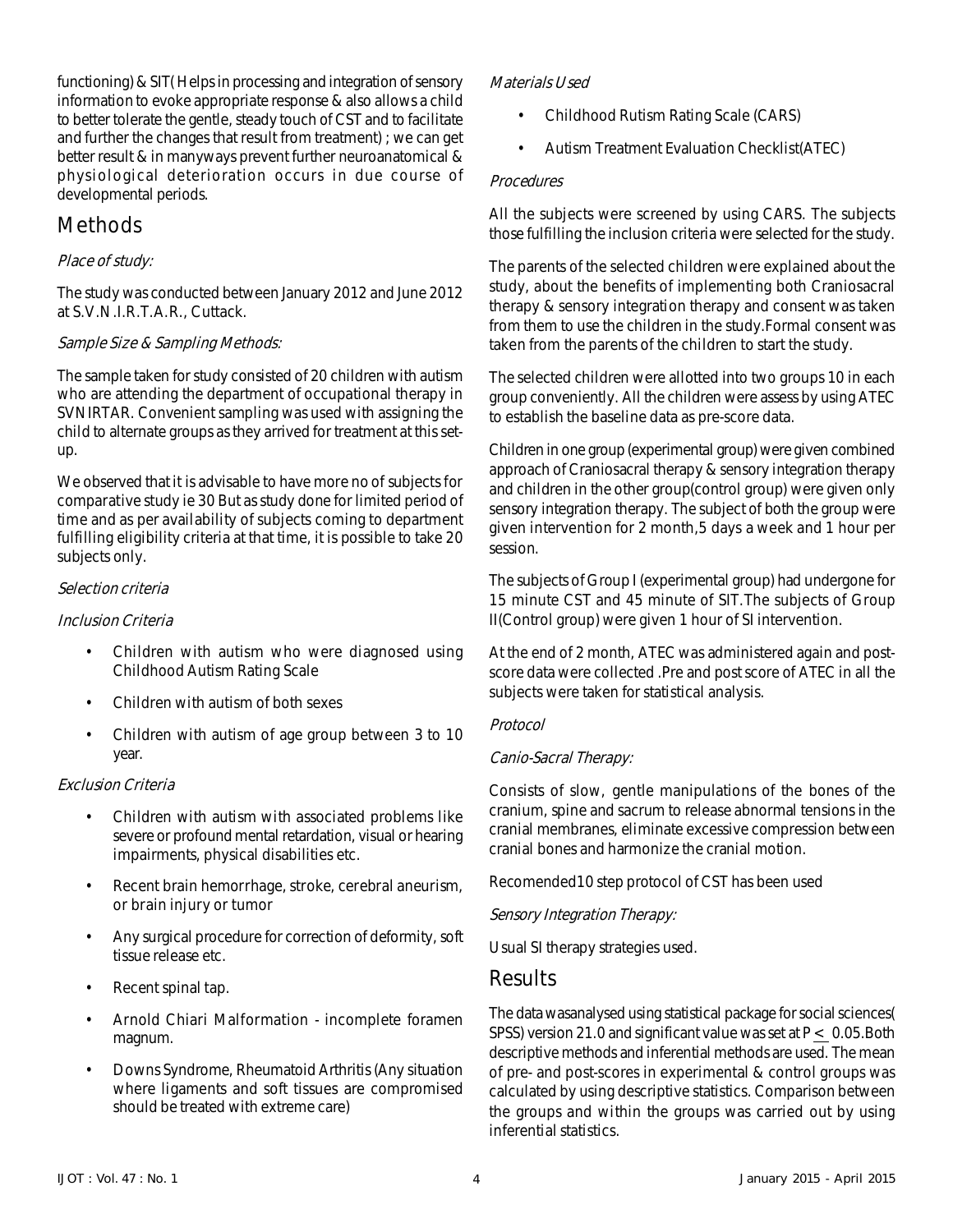#### **Table 1: Descriptive characteristics of pre scores /post-scores changes along with mean & mean difference of total score range of ATEC in both experiment and control group subjects**

| Group        |      | No. Of<br><b>Subjects</b> | <b>Minimum</b><br><b>Scores</b> | <b>Maximum</b><br><b>Scores</b> | Mean  | Std.<br><b>Deviation</b> | Mean<br><b>Difference</b><br>(Pre-Post) |  |
|--------------|------|---------------------------|---------------------------------|---------------------------------|-------|--------------------------|-----------------------------------------|--|
| 1.Experiment | Pre  | 10                        | 75.00                           | 122.00                          | 93.00 | 13.12335                 | 45.30                                   |  |
|              | Post | 10                        | 28.00                           | 70.00                           | 47.70 | 13.62229                 |                                         |  |
| 2.Control    | Pre  | 10                        | 58.00                           | 112.00                          | 88.70 | 18.52356                 | 10.30                                   |  |
|              | Post | 10                        | 46.00                           | 100.00                          | 78.40 | 17.08931                 |                                         |  |

#### **Table 2:**

#### **Descriptive characteristics of pre and post mean scores of individual components(Speech/Language/Communication, Sociability, Sensory/Cognitive Awareness, Health/Physical/Behavior) score range of ATEC in both experiment and control group subjects**

| Group         |            | Speech/Language<br>Sociability<br>/Communication<br><b>Mean Scores</b><br><b>Mean Scores</b> |         | Sensory/Cognitive<br><b>Awareness</b><br><b>Mean Scores</b> | Health/Physical/<br><b>Behavior</b><br><b>Mean Scores</b> |  |
|---------------|------------|----------------------------------------------------------------------------------------------|---------|-------------------------------------------------------------|-----------------------------------------------------------|--|
| 1. Experiment | <b>Pre</b> | 22.2000                                                                                      | 22.7000 | 23.0000                                                     | 25.1000                                                   |  |
|               | Post       | 15.4000                                                                                      | 8.5000  | 11.4000                                                     | 12.4000                                                   |  |
| 2.Control     | Pre        | 24.5000                                                                                      | 22.6000 | 23.0000                                                     | 18.6000                                                   |  |
|               | Post       | 23.2000                                                                                      | 19.5000 | 19.1000                                                     | 16.6000                                                   |  |

### **Inferential Statistics:**

### **Total Score Range:**

### **Between the group:**

To know the equality between the experiment and control groups, prescores of both the groups were compared by using Mann-Whitney U test.

**Table 3 : Comparison of baseline scores of experiment and control groups.**

| Group         |     | No. Of Subjects (N) | <b>Mean Rank</b> | Z Value  | P Value |
|---------------|-----|---------------------|------------------|----------|---------|
| 1. Experiment | Pre | 1C                  | 10.60            | $-0.076$ | 0.971   |
| 2. Control    | Pre | 10                  | 10.40            |          |         |

It is found from the above table that both the experiment and control groupsare not significantly different statistically as the mean rank of pretest scores of both the groups is not significantly different & also Z value of -0.076 corresponds to p value of 0.971,which is more than the set value, indicating that the

baseline scores are identical and that the two groups can be compared. Hence, further steps in the experiment were carried out.

To compare the post-intervention scores Mann-Whitney U test is used.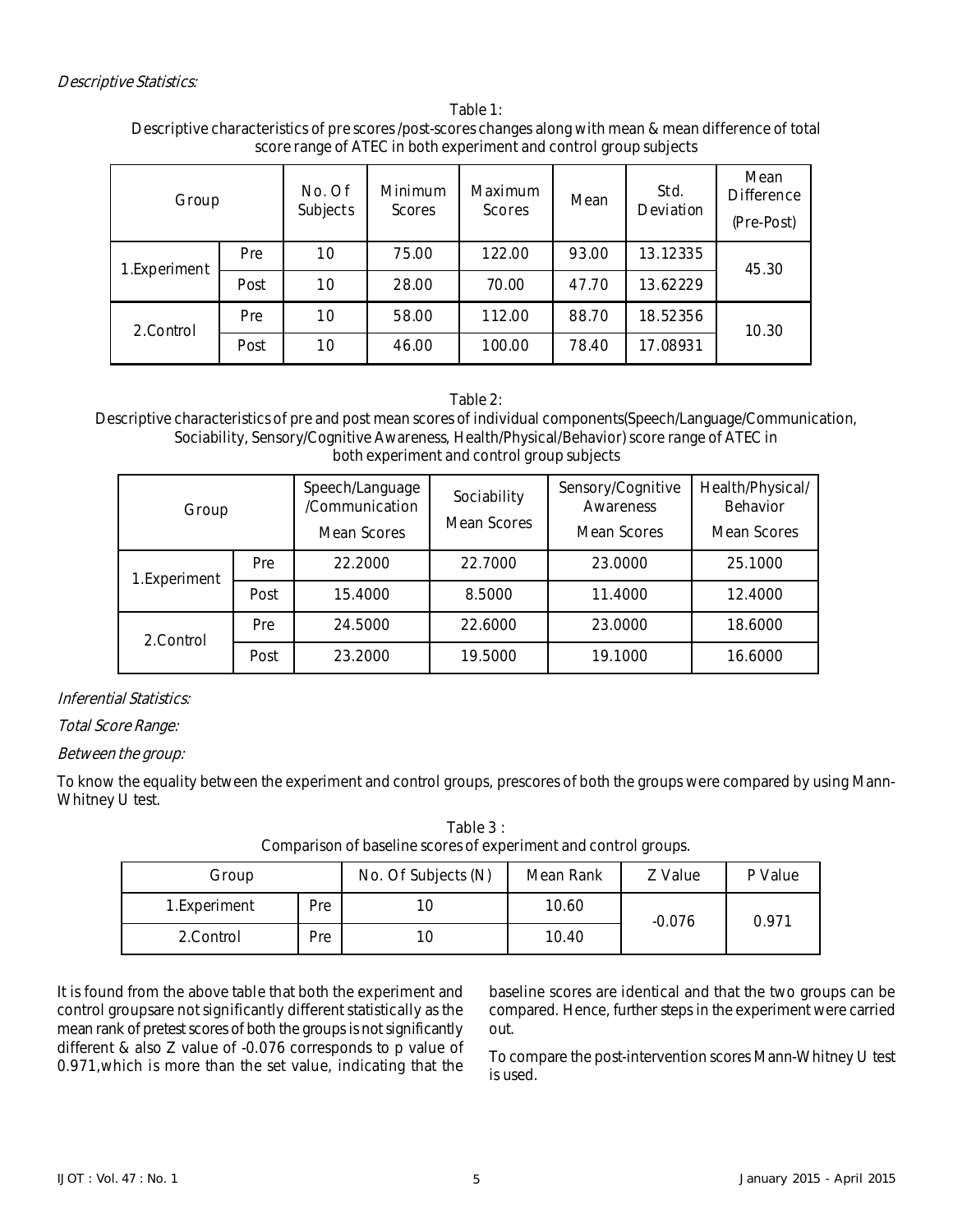| <b>TABLE 4:</b>                                                             |
|-----------------------------------------------------------------------------|
| Comparison of the post-intervention scores of experiment and control groups |

| Group        |      | No. Of Subjects (N) | Mean Rank | Z Value  | P Value |
|--------------|------|---------------------|-----------|----------|---------|
| 1.Experiment | Post | 10                  | 6.25      | $-3.220$ | 0.001   |
| 2. Control   | Post | 10                  | 14.75     |          |         |

The scores are analysed using SPSS 21. Z value of -3.220 corresponds to p value of 0.001,which is less than the set value. Hence, there is statistically significant difference between posttest scores of experiment and control group.

Besides as the mean rank is lesser for experiment group, it suggest better improvement compared to the control group.

#### **Graphical representation of mean rank of pre-scores/post-scores change of total score range of ATEC in both experiment and control group subjects**



**Within the group:**

**Table 5: To know the effect of Therapy(Experiment) protocol, Wilcoxon signed-ranks test is used within the experiment group**

|                         |                      | No. Of Subjects (N) | <b>Mean Rank</b> | Z value  | P value |
|-------------------------|----------------------|---------------------|------------------|----------|---------|
| Post expt.-Pre<br>expt. | <b>NegativeRanks</b> | $10^{\circ}$        | 5.50             |          | 0.005   |
|                         | Positive Ranks       | በ <sub>p</sub>      | 0.00             | $-2.805$ |         |
|                         | Ties                 | $\Omega_{c}$        |                  |          |         |
|                         | Total                | 10                  |                  |          |         |

a. postexperiment  $\lt$  preexperiment ; b. postexperiment  $\gt$  preexperiment ; c. postexperiment = preexperiment

**Table 6:**

### **To know the effect of Therapy(Control) protocol, Wilcoxon signed-ranks test is used within the control group**

|                             |                       | No. Of Subjects (N) | <b>Mean Rank</b> | Z value  | P value |
|-----------------------------|-----------------------|---------------------|------------------|----------|---------|
| Post control-Pre<br>control | <b>NegativeRanks</b>  | 8 <sup>a</sup>      | 4.40             |          | 0.011   |
|                             | <b>Positive Ranks</b> | 1 <sup>b</sup>      | 1.00             | $-2.552$ |         |
|                             | Ties                  | 1 <sup>c</sup>      |                  |          |         |
|                             | Total                 | 10                  |                  |          |         |

a. postcontrol  $\lt$  precontrol ; b. postcontrol  $\gt$  precontrol ; c. postcontrol  $\lt$  precontrol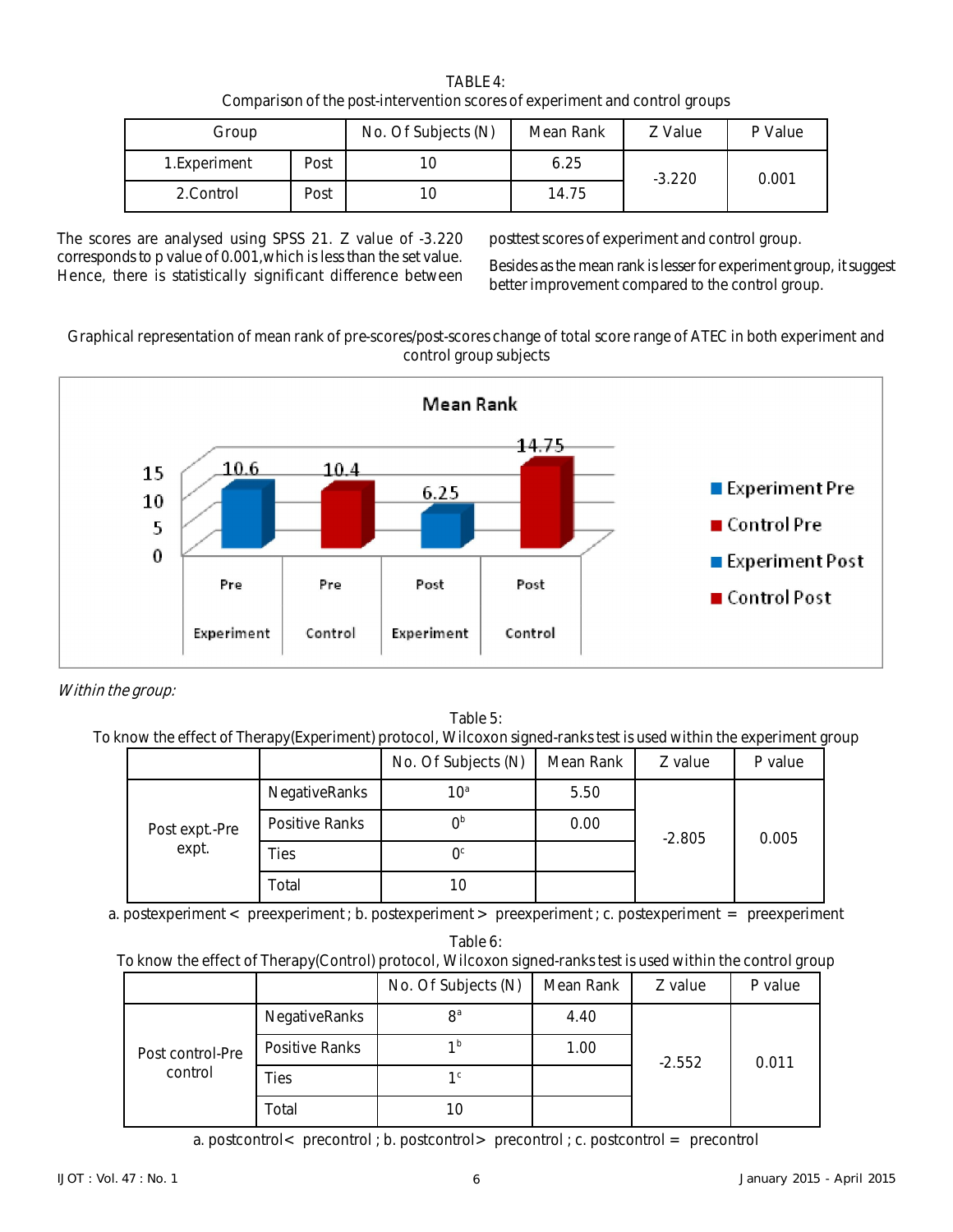From TABLE 5 & TABLE 6, it can be noted that z value of -2.805 corresponds to p value of 0.005 in experiment group, which is less than the set value, thus there is significant difference between post score &prescore in expt. group. Also Z value of -2.552 corresponds to P value of 0.011 in control group, which also less than the set value, thus there is also improvement found in control.

# **Discussion**

The study is aimed at knowing the effectiveness of combined approach of Craniosacral therapy and sensory integration therapy on reducing symptoms in children with autism.

From the above study it is clearly evident that there was overall improvement of children occur in both the groups. However the experiment group had shown better improvement as compared to control group. This difference in the result may be due to application of CST in experiment group. As according to Herbert,2005, autism is caused by either abnormal brain structure, abnormal organization within the central nervous system(CNS) or both and according to researcher at John Hopkins University, autism is related to a loss of flexibility and inflammation of membrane layers surrounding the brain. This compromise create a restrictive force on brain tissue, that cause strain on different brain structures, resulting dysfunction. As there is a anatomical barrier to the brain tissue, brain function is impaired and integration of different function may not occur.CST help individual with autism gain a calmer and more relaxed state of being by decreasing structural stress and strain(Denise McCann) on their CNS. It is theorized that when brain can achieve this state. It is in a better position to heal and reorganize itself.CST also enhance the effect of other strategies(Rebecca Flowers). Hence, SIT after CST may work better showing better improvement in experiment group.

Besides increased balanced motion of the membrane surrounding the brain after CST helps flush toxin and inflammation out of the brain tissue. It naturally elevates biochemical processing, which increases the function of neurons and neurological pathways (Tad Wanveer, Massage Today, 07).

Individual component of ATEC analysis proves that improvement was found in the subcomponents of sensory and cognitive awareness followed by sociability, speech/language/ communication and health/physical/behavior.

More improvement found in sensory and cognitive awareness as it was suggested that CST have been help in decreasing anxiety and enhancing learning through sensory input. The above statement was substantially supported by Susan Vaughan Kratz(autismfile.com), who suggest that CST helps in reducing sympathetic behaviors(fight/flight, fear, anxiety, aggression, terror) to gain spontaneous skill development, calmness, relaxation, readiness to learn, readiness to be social and learning from sensation and become efficient in executive function over time.

CST enhance cognition. This was also supported by research at John Hopkins University, which suggest that improvement in function is implicated due to more blood flow to the brain. To establish this they perform thermographic monitoring of the autistic child's hand during CST session, demonstrates hand warming, often as much as 2 to 3 degree Fahrenheit. The increased blood flow is related to relaxation of autonomic(sympathetic) nerve control of the blood vessels. This sympathetic nervous system relaxation results in a reduction of internal physiological and emotional stress factors. Thus people with autism who have difficulty bringing different cognitive function together in a integrated way, became able to perform well as they feel tranquility while performing function(Prior,Hoffman,1990;Ozonoff et al.1991;Hughes et al.1994) .

Sociability also improved a lot after sensory/cognitive awareness. This facts was supported by study at Michigan State University by Ernest Retzlaff, Jon Vredeevoogd, which state that alleviation of abnormal transverse compression of cranial vault resulted in the child immediately demonstrating love and affection. Subsequently improved socialization is often demonstrated and the child often releases a lot of emotion and beginning to interact with other child and adult.

This was also supported by a study conducted by Swingle, 2003. The author reported a specific change in alpha and theta brain wave amplitude found in the back of the brain, associated with induction of a still point within the CST treatment. The author considered that inducing still points has a profound effect on quieting the brain and body as these brainwaves are being amplified. This helps child having deficits in processing and integrating sensory input to respond appropriately which ultimately enhancing child's ability in learning, behaving and also impact on their ability to participate in social, school and home activities.

Improvement in the subcomponent of speech/language/ communication is supported by work of Harden, Minshew, Keshavan, 2000; Piven, Bailey, Ranson, Arndt, 1997.

They stated that corpus callosum is smaller in children with autism and neuronal activity that occurs between the two hemisphere of brain is erratic and poorly connected. As corpus callosum links left and right side of the brain, there are number of implication for this abnormality in size and function, including the language development, the development of dominance and the ability to use bilateral integration.

CST brings structural changes of corpus callosum by increasing more blood flow, thus delivering more nutrients and oxygen for the growth and maturation of neuronal tissues.

But we found less improvement as compared to sensory and cognitive awareness. This may be due to short intervention period. But it is observed that non-verbal communication (pointing, social saluting, gestural communication, etc.) along with some verbal mode emerges. So it has been suggested that if we provide CST for long duration, there may be some improvement found in the subcomponent of speech/language/ communication. This was supported by Rebecca Flowers(Upledger Institute,devdelay.org,no.4,vol.12), who state